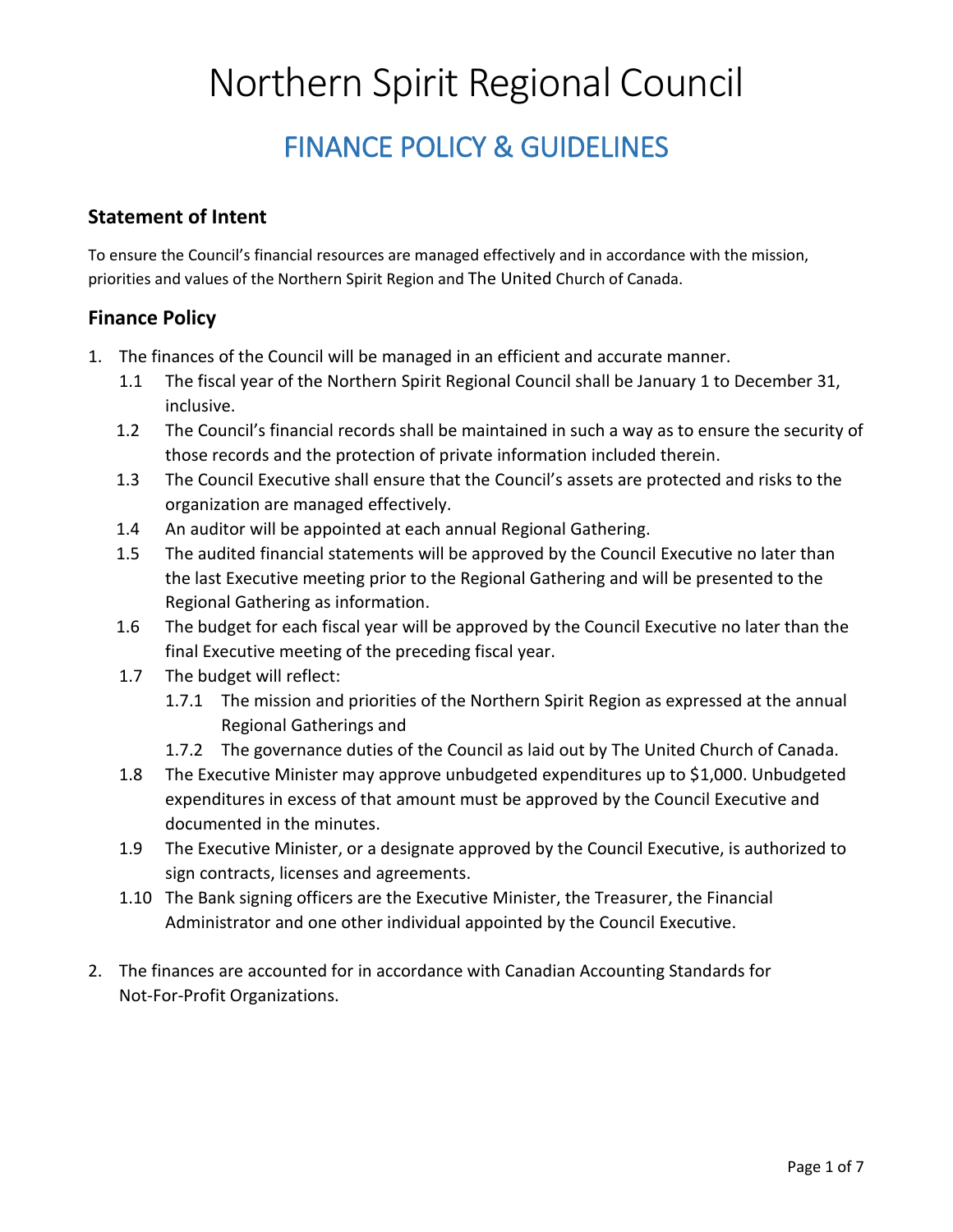- 3. There is a sound basis for long-term financial management of the affairs of the Northern Spirit Regional Council.
	- 3.1 The Council shall strive to maintain sufficient operating reserves to provide for significant unanticipated costs, including, but not limited to, natural disasters or other catastrophic events, lawsuits or other legal or regulatory proceedings, and major changes to the governance and/or funding policies of The United Church of Canada.
		- 3.1.1 These reserves are initially set at \$150,000, but shall be reviewed by the Council Executive a minimum of every 5 years to ensure that the level is appropriate to the needs of the Region.
		- 3.1.2 These reserves should not exceed \$200,000 at the end of any fiscal year.
	- 3.2 The Council Executive may, from time to time, establish internally restricted funds out of the operating surplus. In establishing these funds, the Executive shall clearly define:
		- 3.1.3 The purpose and authorized uses of the fund.
		- 3.1.4 The individual or committee responsible for approving the use of the fund.
		- 3.1.5 If and when the fund should be replenished.
		- 3.1.6 How and when the fund should be wound up.
	- 3.3 Reserves and uncommitted cash shall be invested in such a way as to minimize exposure and risk.
	- 3.4 Annually the Council Executive will consider its Goals, and review a Five-Year Financial Plan.
- 4. Treatment of Funds Transferred from former Conference and Presbyteries
	- 4.1 The initial undesignated funds received from the former Alberta and Northwest Conference and the former Presbyteries that make up the Northern Spirit shall be placed in a temporary reserve fund, to be used as follows:
		- 4.1.1 Up to \$150,000 will be immediately transferred to operating reserves to bring them to the base level established in paragraph 3.1.1.
		- 4.1.2 The funds remaining at January 1, 2022 will be transferred to the Legacy Fund to support the work of the region including Mission and Ministry and Special Projects as approved by the Council Executive.
	- 4.2 Internally restricted funds received from the former Conference and Presbyteries will be reviewed by the Council Executive, who may choose to maintain the existing restrictions, allocate the funds to any existing internally restricted funds or allocate them to the remaining reserve described in paragraph 3.3.
	- 4.3 Externally restricted funds received from the former Conference and Presbyteries or other organizations shall be maintained in separate reserves and used in accordance with the restrictions placed by the contributors of the funds.
	- 4.4 Existing loans receivable transferred from the former Alberta and Northwest Conference (excluding those issued under the Ann Mazur fund) will be maintained in the operating fund and repayments will be added to the funds available for current expenditures. Any interest received on these loans will be considered income of the operating fund.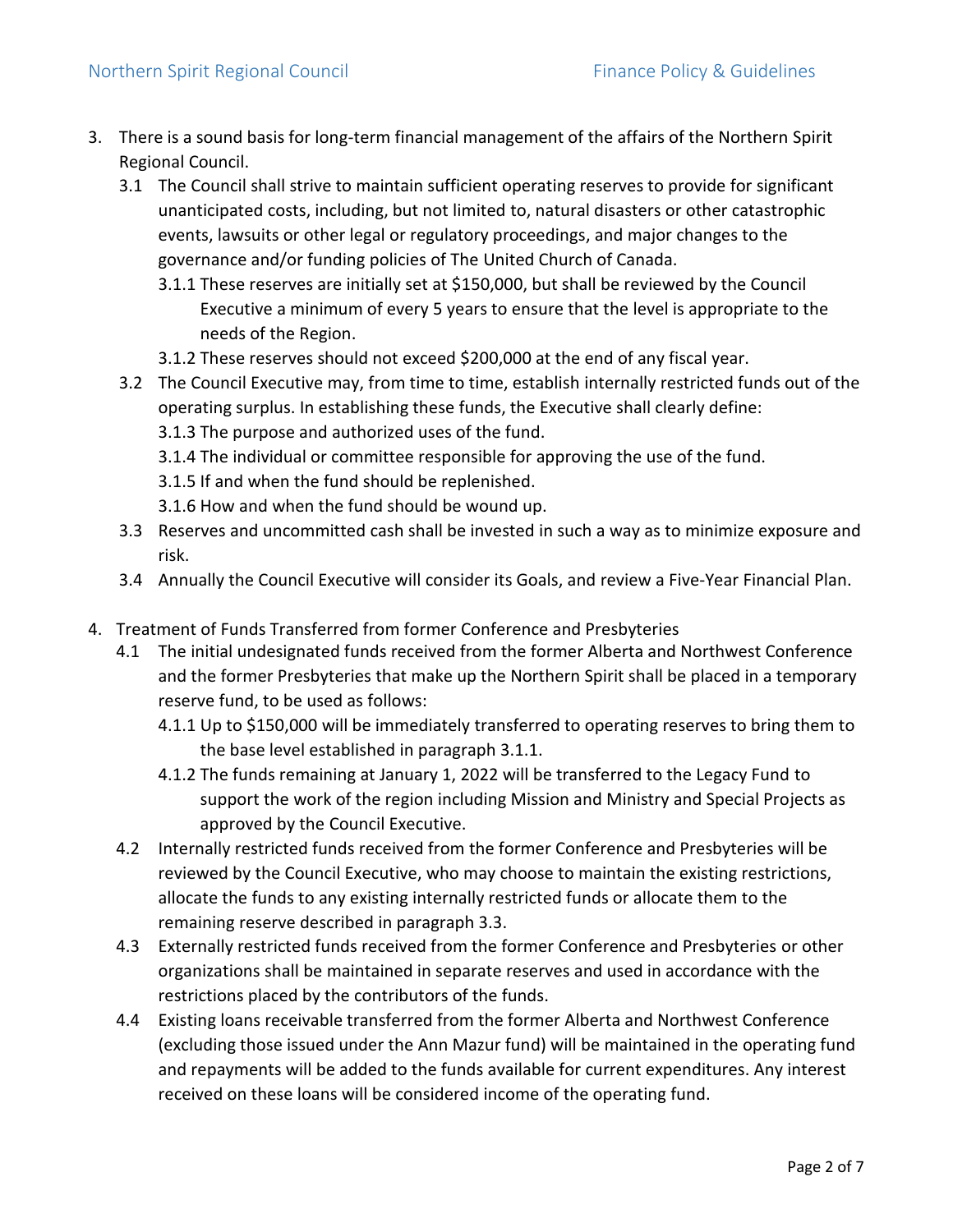#### **Finance Guidelines**

- 1. Audit
	- 1.1 The Council Executive shall review the selection of the auditor at least every five years.
	- 1.2 Copies of the audited financial statements will be posted to the Council's website and will be provided to members of the Northern Spirit Regional Council on request.
	- 1.3 The audited financial statements will be signed by two members of the Council Executive.

#### 2. Banking

- 2.1 Banking services will be monitored by staff and the Treasurer.
- 2.2 If a change in banking service providers is considered desirable, a proposal will be submitted to the Council Executive for approval.

#### 3. Budget

- 3.1 Budgets shall be prepared according to acceptable accounting standards with:
	- 3.1.1 Enough detail to demonstrate accurate projections of revenues and expenses.
	- 3.1.2 Separation of capital and operational items.
	- 3.1.3 Appropriate detail for the annual audit.
	- 3.1.4 Disclosure of planning assumptions.
- 3.2 Budgets shall be based on the priorities identified at the annual Regional Gatherings and on the requirements of The United Church of Canada.
- 3.3 Budgets shall be prepared with conservative estimates i.e. the revenue will be estimated at its minimum level and the expenditures will be estimated at their maximum level.
- 4. Financial Reporting
	- 4.1 The most recent balance sheet and income statement, including budget to actual comparisons and explanations for significant variances, will be presented to the Council Executive quarterly.

#### 5. Investments

- 5.1 Reserves not expected to be needed for at least one year will be invested in any of the following instruments. The choice will be made by the Financial Administrator in consultation with the Treasurer, based on the best available rates at the time of the investment.
	- 5.1.1 Debentures or securities issued or guaranteed by the Government of Canada or of any province of Canada (e.g. treasury bills or similar instruments).
	- 5.1.2 Debentures or securities issued or guaranteed by a chartered bank or credit union (e.g. guaranteed investment certificates or term deposits).
- 5.2 Uncommitted cash (not expected to be needed for at least 90 days) and reserves expected to be needed in less than one year but more than 90 days may, at the discretion of the Financial Administrator and the Treasurer, be invested in high interest savings accounts or money market funds which are covered by the Canadian Investor Protection Fund.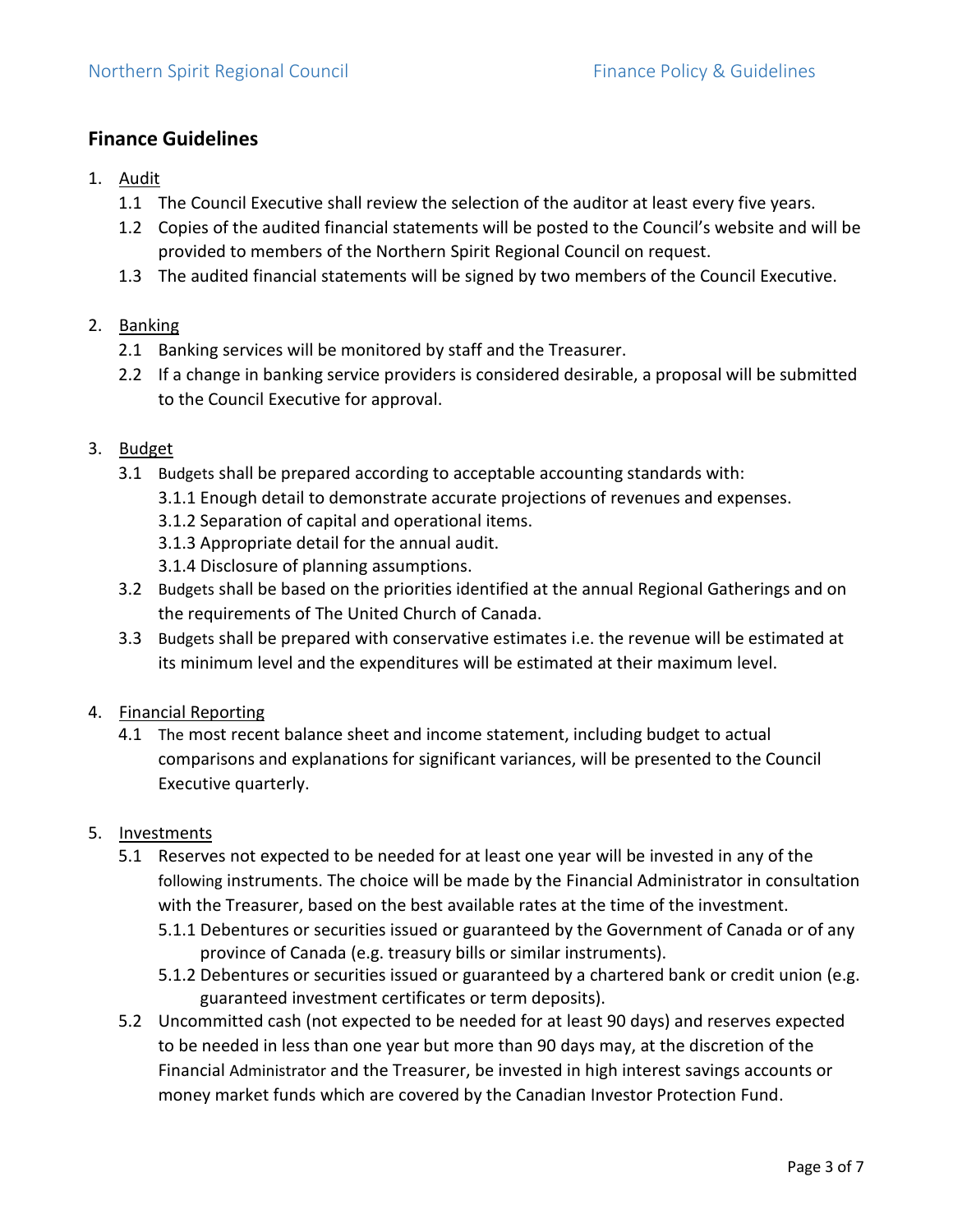- 5.3 Northern Spirit Region funds available for investment may be combined with funds from the Living Skies Region or the Prairie to Pine Region for investment under the following conditions:
	- 5.3.1 Combining the funds produces a higher return on investment.
	- 5.3.2 Each region's share of the funds can be readily calculated and tracked.
	- 5.3.3 Each region's share of the funds can be withdrawn without adverse effects for the other regions beyond a potential reduction in future return on investment (i.e. no loss of income earned up to the date of withdrawal).

#### 6. Expenditures

- 6.1 Expenses incurred by the Council may be paid by cheque, direct deposit, pre-authorized withdrawal, electronic funds transfer and corporate credit card.
- 6.2 All payments must be authorized by two signing authorities except the following:
	- 6.2.1 Payments made to vendors by corporate credit card.
	- 6.2.2 Payments made by pre-authorized withdrawal arrangements, including payment of corporate credit card balances, which have been established with the approval of the Council Executive.
- 6.3 A signing authority must not authorize a payment to himself/herself or a member of his/her immediate family.
- 6.4 Expenditures must be approved by the Executive Minister or designated substitute except for the items listed below. Approval may be given in email as long as the email clearly describes the bills being approved.
	- 6.4.1 Costs directly related to the work of authorized groups should normally be approved by either the chair of the group or the staff member assigned to that group. (See paragraph 6.5 for guidelines related to individual expense claims.)
	- 6.4.2 Expenditures specifically approved by the Council Executive and documented in the minutes do not need further approval.
	- 6.4.3 Approved Mission Support Grants (see Funding Guidelines).
	- 6.4.4 Payments to the Executive Minister must be approved by either the Chair of the Executive or the Treasurer.
- 6.5 Claims by individuals for reimbursement of expenditures are subject to the following:
	- 6.5.1 The claim must be approved by an appropriate authority generally either the Chair of the committee (where applicable) or the Executive Minister.
	- 6.5.2 The claim must include a description of the purpose for which the expense was incurred.
	- 6.5.3 All items in excess of \$30 (except mileage and per diem claims) must be supported by a receipt or other documentation. If such documentation is not available, an explanation for its absence must be provided and may be accepted at the discretion of the approver.
	- 6.5.4 The rates for mileage and per diem claims will be set annually by the Council Executive. Where the Executive considers it appropriate, different rates may be used for different purposes.
	- 6.5.5 The Council Executive may, at its discretion, choose to set limits on claims for items such as accommodation, air fare, etc.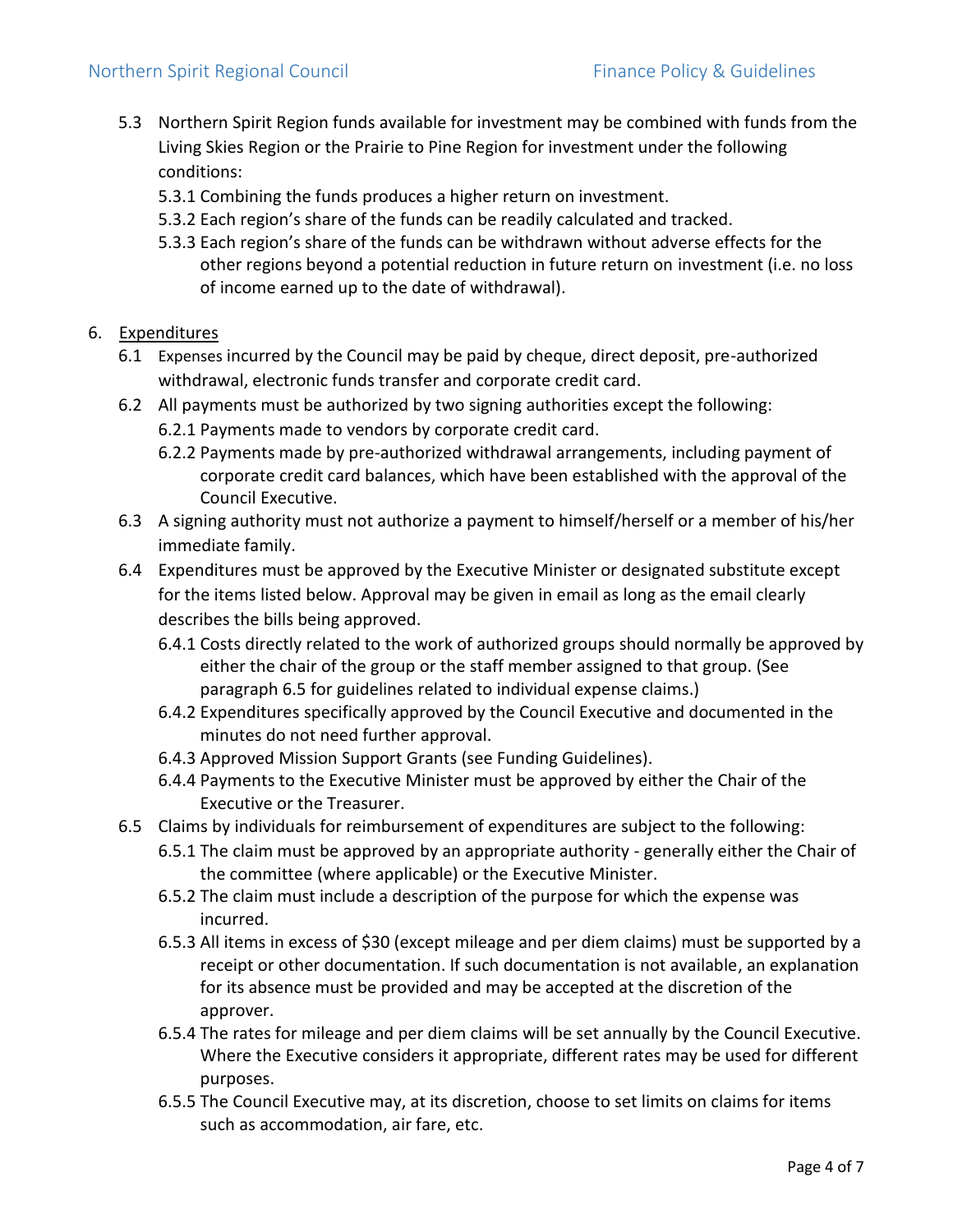#### Northern Spirit Regional Council **Finance Policy & Guidelines**

- 6.5.6 The cost of alcoholic beverages will not be reimbursed unless approved in advance for a specific event or purpose.
- 7. Donations
	- 7.1 Donations will be used for the purpose designated by the donor. If no purpose is designated, they will be used for Mission and Ministry.
- 8. Five-Year Financial Plan
	- 8.1 The Five-Year Financial Plan's goal is financial stability. For over the next five years, it considers:
		- 8.1.1 whether the purpose of the Council or its priorities will change;
		- 8.1.2 what activities it intends to support and their cost;
		- 8.1.3 what staffing needs will be required to support its activities and their cost;
		- 8.1.4 what overhead expenses will be required;
		- 8.1.5 the revenue sources available and risks and opportunities associated to the sources; and
		- 8.1.6 the communication plan and cost to support the funding and activities.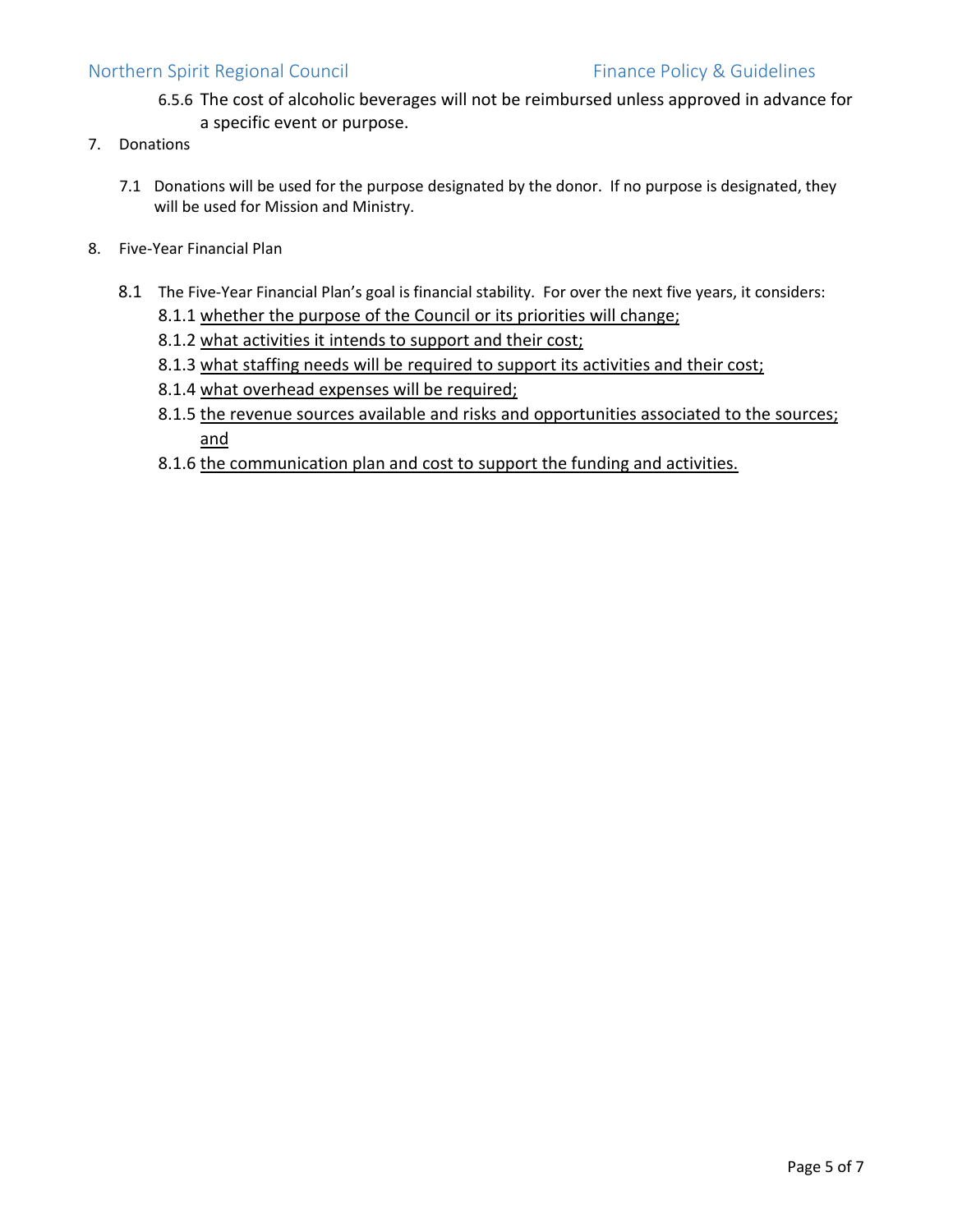### Regional Council Executive Annual Financial Tasks

- 1. Quarterly review the financial reports prepared by the Financial Administrator.
- 2. March/April approve the audited financial statements for the previous fiscal year.
- 3. May –Regional Gathering
	- a. Present the audited financial statements for the previous fiscal year.
	- b. Present the budget for the current fiscal year.
	- c. Propose budget guidelines for the next fiscal year for approval at the meeting.
- 4. Mid-year review investments and investment policy.
- 5. Mid-year review a Five-Year Financial Plan
- 6. Mid year confirm all regulatory filings are up to date:
	- a. T3010 Charity Information Return
	- b. GST rebate application
	- c. WCB reports (if required)
- 7. Fall set the budget for the next fiscal year (see Budget Timeline).
- 8. Late fall receive the report of the Mission Support Committee.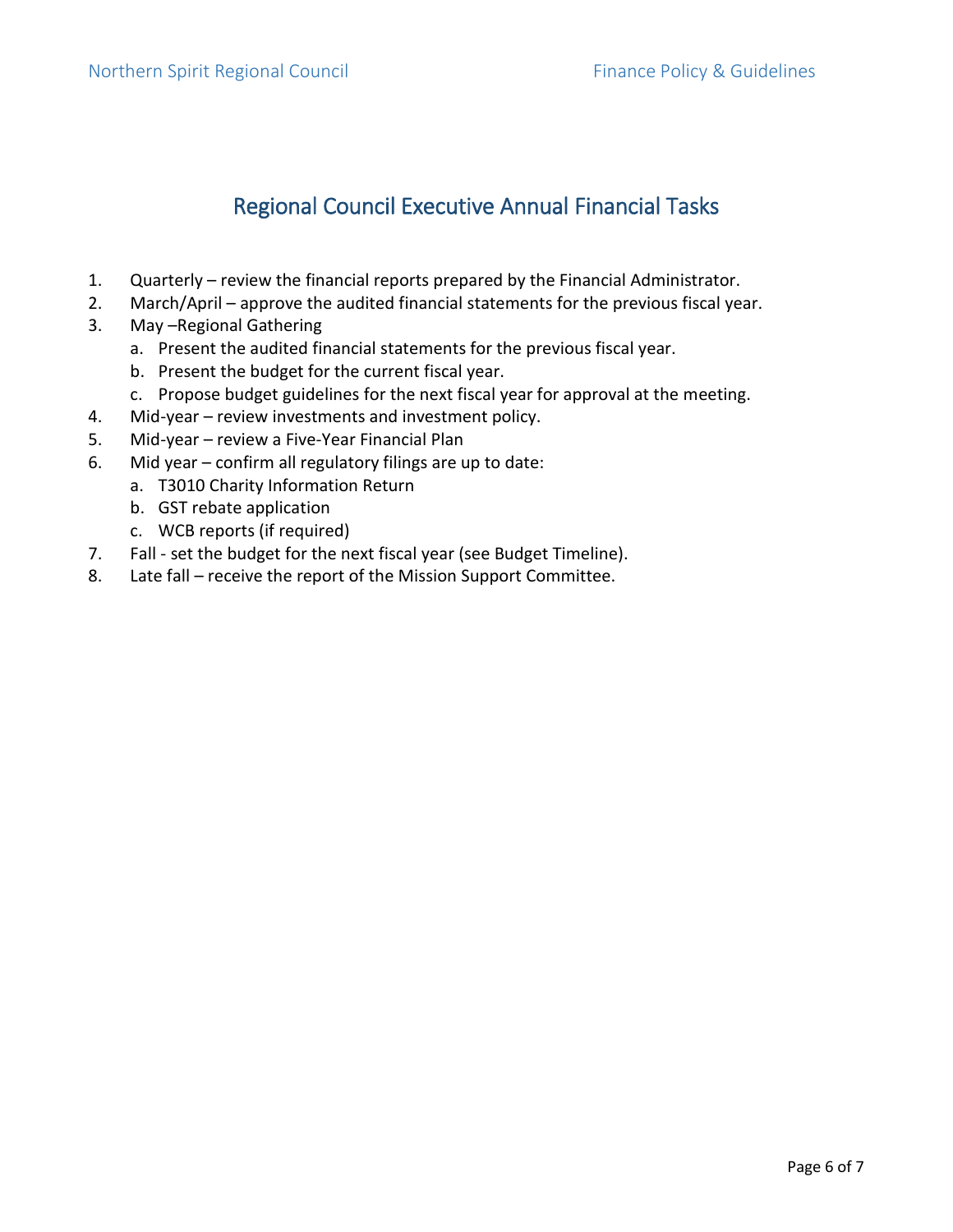### Budget Timeline

#### March/April

- Proposed budget guidelines and priorities prepared for discussion at the Annual Regional Gathering. Possible information to include
	- o The amount of funding that is likely to be available.
	- o What reserves might be drawn on.
	- o Current year's budget.
	- o Funding requests received by Executive over the past year.
	- o Known major expenditures coming up (if any).

#### May

- Annual Regional Gathering approves final budget guidelines and priorities for the subsequent fiscal year's budget.
- The approved guidelines should include:
	- o A statement of the areas the Region considers to be priorities for the upcoming year.
	- o Staffing requirements in addition to the positions funded by General Council.
	- o Approval to issue additional assessments if needed.
- Other possibilities:
	- o Maximum spending either overall or in each area.
	- o Approval for special projects or committees (either one-time or ongoing). Such approval would include direction as to where the funds are to be obtained (operating surplus, reserve funds, etc.).

#### September

- All commissions, standing committees and task groups are requested to submit their budget requests for the next fiscal year.
- Mission Support Grant budget is determined.
- The Financial Administrator, in consultation with the Treasurer and the Executive Minister, prepares a draft budget for the governance and shared services and the staffing component of mission and ministry

#### October/November

- The Council Executive (or a task group) reviews the budget requests in light of the available funding and the priorities and guidelines established at the Annual Regional Gathering.

#### December

- The Council Executive approves the budget for the following fiscal year.